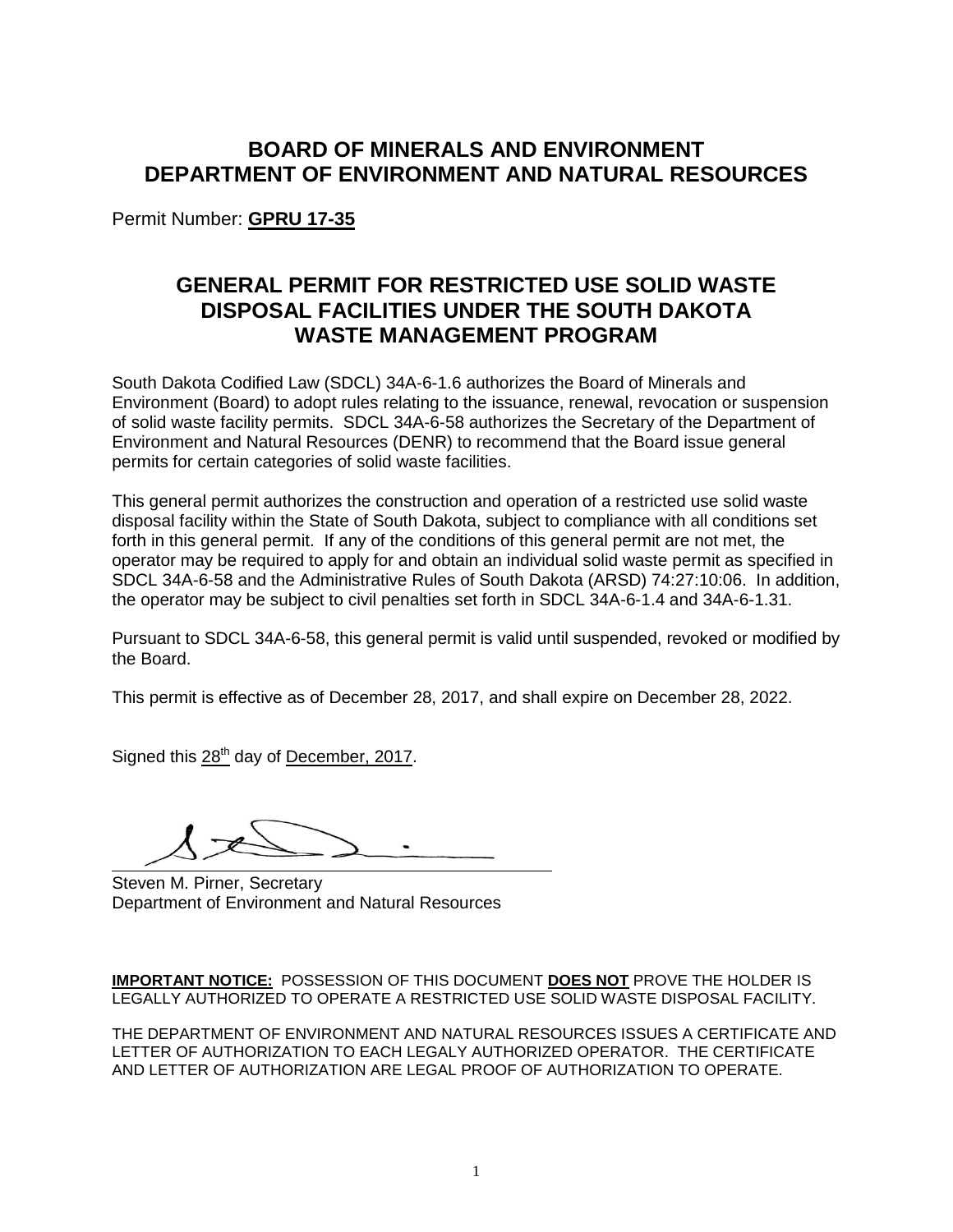## **TABLE OF CONTENTS**

## **Cover Sheet – Issuance and Expiration Dates**

| Cover Sheet – issuance and Expiration Dates |                                                      |                                                                              |   |  |  |
|---------------------------------------------|------------------------------------------------------|------------------------------------------------------------------------------|---|--|--|
| 1.0                                         | 1.01                                                 | General Statements of Law and Owner/Operator Responsibilities<br>Definitions | 3 |  |  |
|                                             | 1.02                                                 | Applicability of General Permit                                              |   |  |  |
|                                             | 1.03                                                 | Severability                                                                 |   |  |  |
|                                             | 1.04                                                 | <b>Property Rights</b>                                                       |   |  |  |
|                                             | 1.05                                                 | Amendments, Revocation, and Suspension of General Permit                     |   |  |  |
|                                             | 1.06                                                 | Procedure for Requesting Authorization                                       |   |  |  |
|                                             | 1.07                                                 | Duration of Authorization                                                    |   |  |  |
|                                             | 1.08                                                 | Duty to Renew Authorization                                                  |   |  |  |
|                                             | 1.09                                                 | Changes to Request for Authorization                                         |   |  |  |
|                                             | 1.10                                                 | <b>Transfers</b>                                                             |   |  |  |
|                                             | 1.11                                                 | <b>DENR Limitation of Liability</b>                                          |   |  |  |
|                                             | 1.12                                                 | Individual Permit Required                                                   |   |  |  |
|                                             | 1.13                                                 | Individual Permit Requested                                                  |   |  |  |
|                                             | 1.14                                                 | Duty to Comply - Penalties for Violations                                    |   |  |  |
|                                             | 1.15                                                 |                                                                              |   |  |  |
|                                             | 1.16                                                 | <b>Stipulated Penalties</b>                                                  |   |  |  |
|                                             | 1.17                                                 | Related Laws, Regulations and Permits<br>Duty to Provide Information         |   |  |  |
|                                             | 1.18                                                 | Duty to Provide Access                                                       |   |  |  |
|                                             |                                                      |                                                                              |   |  |  |
|                                             | 1.19                                                 | <b>Emergency Procedures</b>                                                  |   |  |  |
|                                             | 1.20                                                 | Need to Halt or Reduce Activity not a Defense                                |   |  |  |
|                                             | 1.21                                                 | Duty to Mitigate                                                             |   |  |  |
|                                             | 1.22                                                 | Responsibility and Liability of Owner or Operator                            |   |  |  |
|                                             | 1.23                                                 | Administrative Changes Authorized                                            |   |  |  |
| 2.0                                         |                                                      | <b>Location and Design Requirements</b>                                      | 6 |  |  |
|                                             | 2.01                                                 | <b>Facility Siting</b>                                                       |   |  |  |
|                                             | 2.02                                                 | <b>Access Control</b>                                                        |   |  |  |
|                                             | 2.03                                                 | <b>Storm Water Control</b>                                                   |   |  |  |
|                                             | 2.04                                                 | <b>Fire Control</b>                                                          |   |  |  |
| 3.0                                         | <b>Operational Requirements</b>                      |                                                                              | 6 |  |  |
|                                             | 3.01                                                 | Authorized and Unauthorized Wastes                                           |   |  |  |
|                                             | 3.02                                                 | Routine Inspections Required                                                 |   |  |  |
|                                             | 3.03                                                 | <b>Vector Control</b>                                                        |   |  |  |
|                                             | 3.04                                                 | <b>Waste Separation Required</b>                                             |   |  |  |
|                                             | 3.05                                                 | Soil Cover Required                                                          |   |  |  |
|                                             | 3.06                                                 | Open Burning Requirements                                                    |   |  |  |
|                                             | 3.07                                                 | <b>Waste Tire Storage</b>                                                    |   |  |  |
|                                             | 3.08                                                 | <b>Refrigerant Removal</b>                                                   |   |  |  |
|                                             | 3.09                                                 | Yard Waste - Composting Required                                             |   |  |  |
|                                             | 3.10                                                 | Salvaging Allowed                                                            |   |  |  |
| 4.0                                         | <b>Recordkeeping and Reporting Requirements</b><br>8 |                                                                              |   |  |  |
|                                             | 4.01                                                 | <b>Required Records</b>                                                      |   |  |  |
|                                             | 4.02                                                 | Maintenance of Records                                                       |   |  |  |
| 5.0                                         |                                                      | <b>Closure Requirements</b>                                                  | 8 |  |  |
|                                             | 5.01                                                 | <b>Closure Notification</b>                                                  |   |  |  |
|                                             | 5.02                                                 | <b>Startup of Closure Activities</b>                                         |   |  |  |
|                                             | 5.03                                                 | Removal of Stored Wastes and Recyclables                                     |   |  |  |
|                                             | 5.04                                                 | <b>Final Closure Requirements</b>                                            |   |  |  |
|                                             | 5.05                                                 | <b>Completion of Final Closure</b>                                           |   |  |  |
|                                             | 5.06                                                 | Notation on Deed Required                                                    |   |  |  |
|                                             | 5.07                                                 | <b>Certification of Closure</b>                                              |   |  |  |
| 6.0                                         |                                                      | <b>Financial Assurance</b>                                                   | 9 |  |  |
|                                             |                                                      |                                                                              |   |  |  |
| <b>Table 1 -- Authorized Wastes</b><br>10   |                                                      |                                                                              |   |  |  |

**Table 2 -- Unauthorized Wastes 11**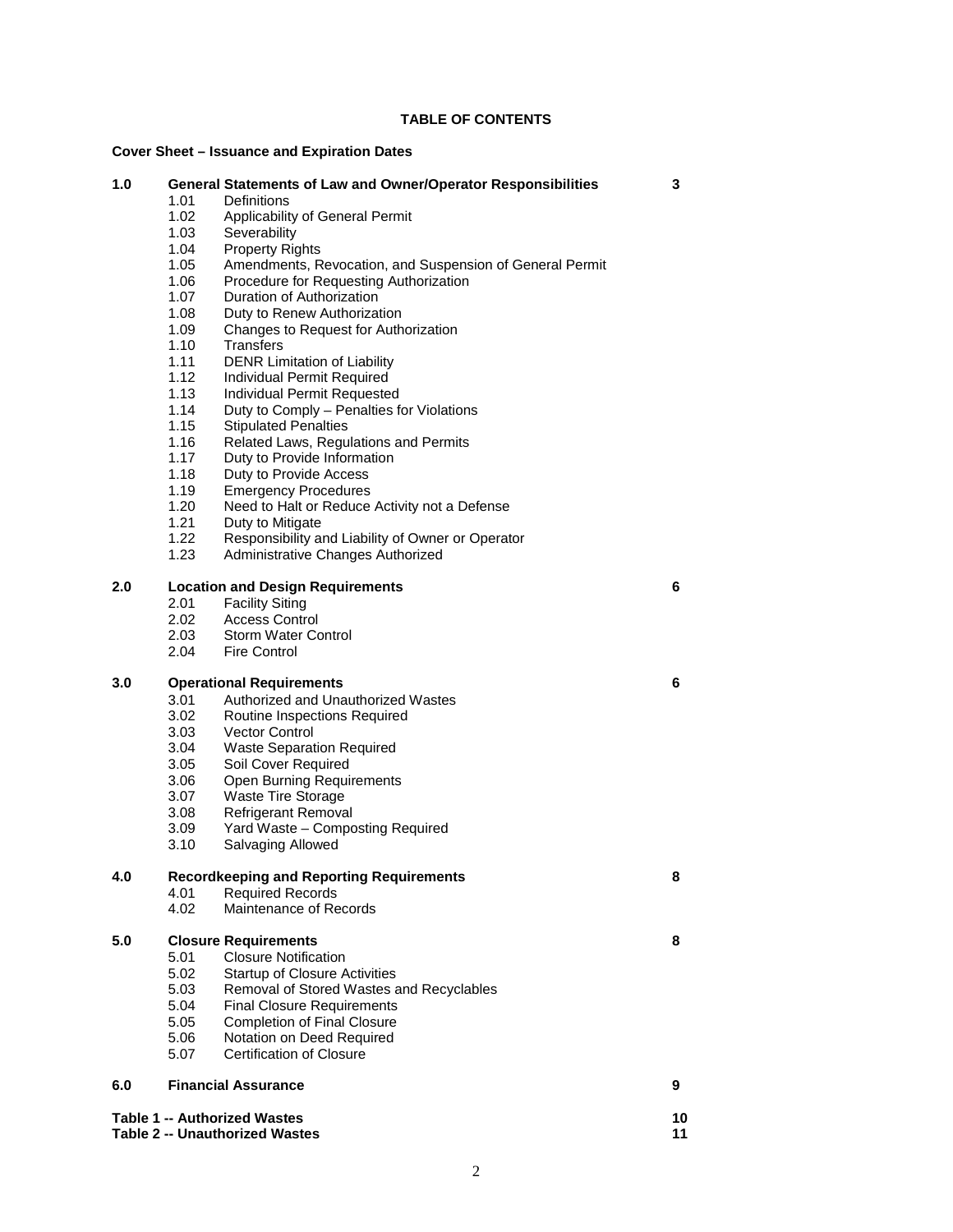## **1.0 GENERAL STATEMENTS OF LAW AND OWNER/OPERATOR RESPONSIBILITIES**

#### **1.01 Definitions**

Definitions used in this permit are as follows:

- A. "ARSD," the Administrative Rules of South Dakota.
- B. "Board," the Board of Minerals and Environment.
- C. "DENR," the South Dakota Department of Environment and Natural Resources.
- D. "Emergency," a condition that the secretary finds deleterious to the public health, safety, and welfare and that requires immediate action.
- E. "Occupied Dwelling," a house or building normally occupied as a residence.
- F. "Operator," a person responsible for the overall operation of a facility or part of a facility.
- G. "SDCL," South Dakota Codified Laws.
- H. "Secretary," the secretary of the South Dakota Department of Environment and Natural Resources, or authorized representative.

#### **1.02 Applicability of General Permit**

This general permit is potentially applicable to operators of restricted use solid waste disposal facilities in the State of South Dakota that accept less than 5,000 tons of restricted use solid waste per year.

## **1.03 Severability**

The provisions of this general permit are severable. If any provision of this general permit, or the application of any provision of this general permit to any circumstance, is held invalid, the application of such provisions to other circumstances and the remainder of this general permit, shall not be affected thereby.

#### **1.04 Property Rights**

This general permit does not convey any property rights of any kind, or any exclusive privileges, nor does it authorize any injury to private property or any invasion of personal rights, nor any infringement of federal, state, or local laws and ordinances.

## **1.05 Amendments, Revocation, and Suspension of General Permit**

DENR may recommend to the Board that this general permit be amended as provided by ARSD 74:27:10:05. The Board may suspend or revoke this general permit as provided by SDCL 34A-6-1.21 and 34A-6-58.

#### **1.06 Procedure for Requesting Authorization**

To obtain authorization to operate a restricted use site under the terms and conditions of this general permit, the operator must submit a request for authorization and publish a notice of intent in an official newspaper in the county in which the proposed site will be located. The request for authorization must be submitted to DENR at least 60 calendar days before the first anticipated use of the site. The notice of intent must be published at least 20 calendar days before the first anticipated use of the site. The notice of intent shall include:

- A. the name, address, and phone number of both the landowner and operator of the proposed site;
- B. the number of acres comprising the proposed site;
- C. the general location of the proposed site;
- D. the legal description (quarter, section, township, range, and county) of the proposed site;
- E. a description of the authorized wastes to be accepted and managed at the proposed site; and
- F. the estimated annual tonnage of waste materials to be accepted and managed.

If the DENR determines the request for authorization is complete and meets the terms of this general permit, DENR will issue an authorization letter and certificate approving the development and operation of the site.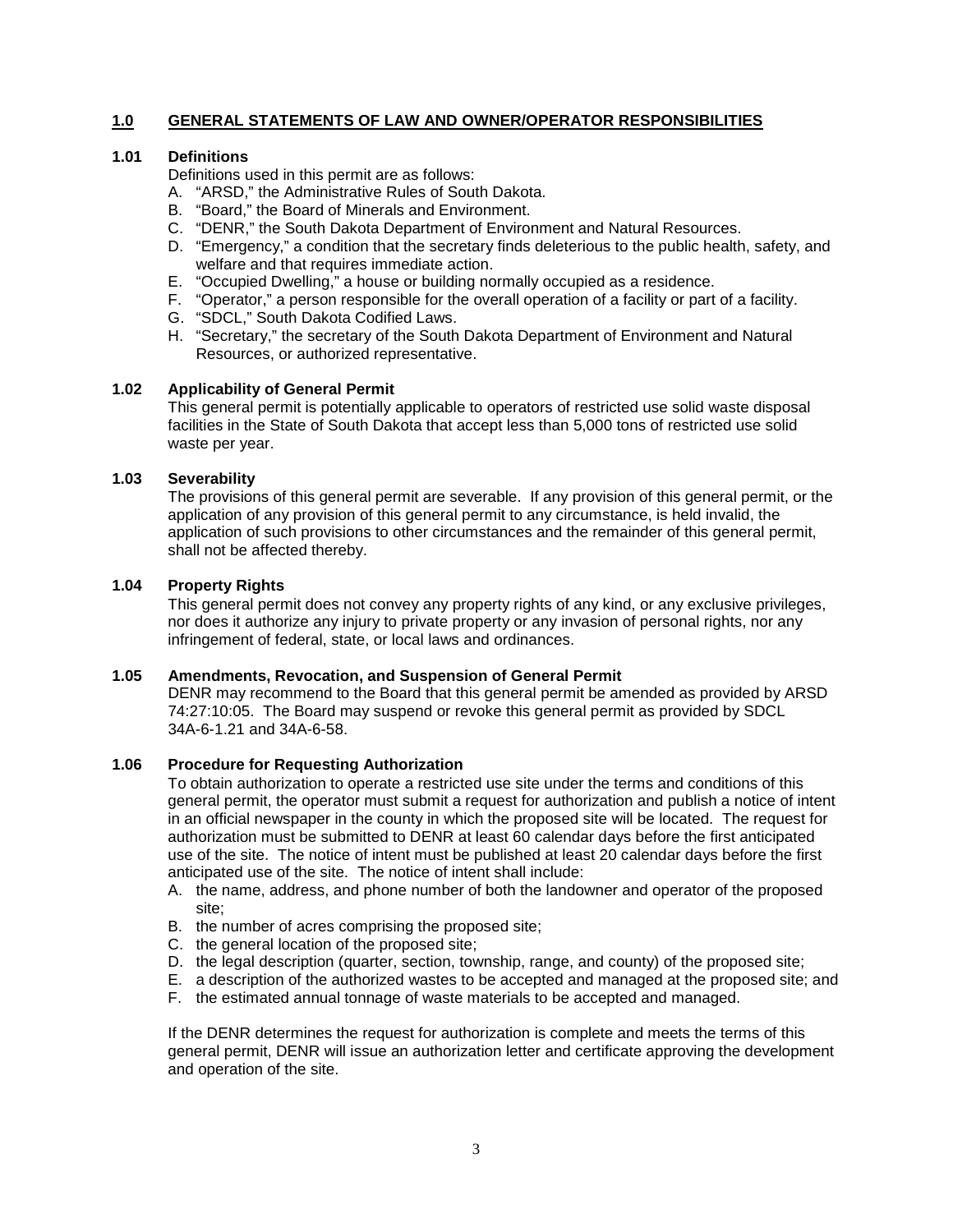## **1.07 Duration of Authorization**

Initial authorization to operate under this general permit shall be valid for up to two years from the date of issuance and may be renewed for periods up to five years.

## **1.08 Duty to Renew Authorization**

If the operator wishes to continue an activity regulated by this general permit, the operator must submit to DENR a complete renewal application 90 days prior to the authorization expiration date. If a renewal application is submitted 90 days prior to the date of expiration, then authorization to operate under the general permit shall remain in effect until the DENR takes final action on the renewal application, in accordance with SDCL 1-26-28. If the general permit expires prior to an authorization expiration date and if no substantive changes have taken place at the authorized site, then the authorization and expired general permit will remain in effect until such time as the authorization is issued under a new general permit.

## **1.09 Changes to Request for Authorization**

The operator must notify DENR prior to implementing any proposed change to a restricted use site location, acreage, authorized waste acceptance, tonnage, or operational practice that would be different from the request for authorization initially submitted to DENR. All changes must be approved by DENR and be public noticed for at least 20 days prior to implementation.

## **1.10 Transfers**

The authorization may be transferred to a new operator provided:

- A. the current authorized operator notifies DENR in writing at least 20 calendar days prior to the proposed transfer date;
- B. the notification to DENR includes a written agreement between the authorized and new operator containing the date of transfer of permit responsibility, coverage and liability;
- C. the notification to DENR includes written documentation demonstrating that the new operator is qualified to comply with the terms and conditions of this general permit;
- D. the new operator provides a financial assurance mechanism, if applicable, equal to that of the former operator;
- E. the new operator provides a Certification of Applicant required by SDCL 1-40-27;
- F. the transfer of site ownership/operation is public noticed for at least 20 calendar days prior to the proposed transfer date; and
- G. DENR provides written approval of the transfer.

#### **1.11 DENR Limitation of Liability**

Any letter of authorization is specifically conditioned on the truth and accuracy of the statements made by the operator in the application to operate under this general permit. DENR assumes no liability for the truth and accuracy of the statements made by the operator in the application and any other submitted documents.

#### **1.12 Individual Permit Required**

DENR may require any operator requesting coverage under this general permit to apply for and obtain an individual solid waste permit if:

- A. the operator is not or cannot operate in compliance with the conditions of this general permit;
- B. the conditions or standards change such that restricted use solid waste disposal facilities no longer qualify for a general permit; or
- C. an operator is removed from the jurisdiction of this general permit as a result of a complaint and Board action according to SDCL 34A-6-58.

When an individual permit is issued to an operator otherwise authorized under this general permit, the applicability of this general permit to that operator is automatically terminated upon the effective date of the individual permit.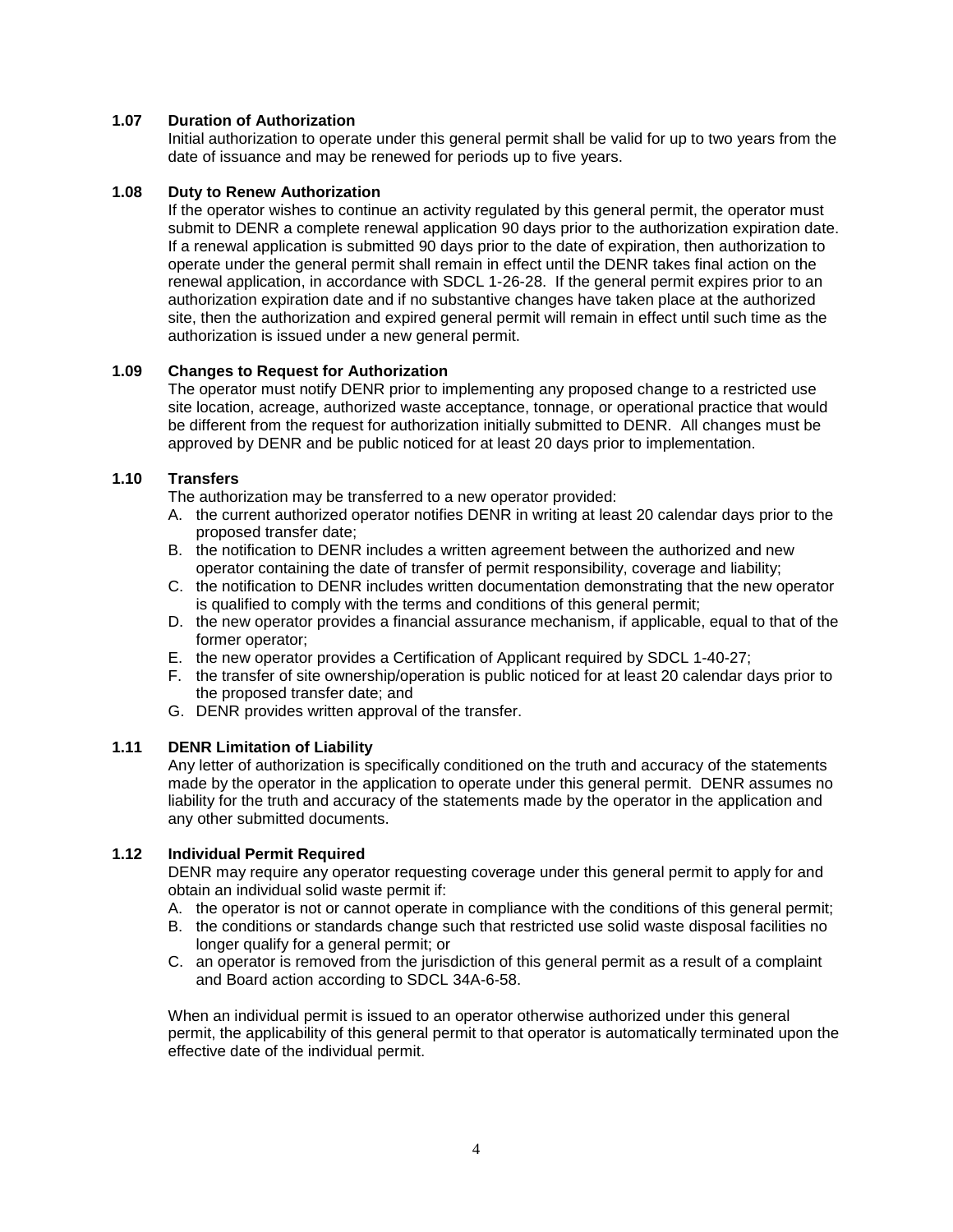## **1.13 Individual Permit Requested**

Any operator authorized under this general permit may request to be excluded from the authorization by applying for an individual solid waste permit.

#### **1.14 Duty to Comply – Penalties for Violations**

The operator shall construct, operate and maintain the restricted use solid waste disposal facility in accordance with SDCL 34A-6, ARSD 74:27, and the conditions of this general permit. If the provisions of the laws, rules, or any conditions of this general permit are violated, DENR may take action to suspend or revoke a general permit authorization as provided for by SDCL 34A-6-1.21; may assess a civil penalty pursuant to SDCL 34A-6-1.4 and 34A-6-1.31; or issue a notice of violation with penalties pursuant to SDCL 34A-6-1.22.

## **1.15 Stipulated Penalties**

In the event an authorized operator fails to comply with the provisions of this general permit, DENR reserves the right to develop and pursue an agreement with the operator for the assessment of stipulated penalties.

#### **1.16 Related Laws, Regulations and Permits**

No provision of this general permit exempts the operator from the requirements of any local, state, or federal laws, regulations, or rules in existence or promulgated after this general permit or an authorization becomes effective. It is the responsibility of the operator to obtain any other required permits and licenses.

## **1.17 Duty to Provide Information**

The operator shall furnish DENR, within 10 business days, any information which DENR may request to determine compliance with this general permit.

#### **1.18 Duty to Provide Access**

The owner/operator shall allow DENR during regular business hours:

- A. to inspect or access the entire restricted use facility area authorized under this general permit and identified in the request for authorization;
- B. to inspect any facilities, equipment, records, practices or operations regulated or required by this general permit; and
- C. to sample or monitor any substances for any parameter.

#### **1.19 Emergency Procedures**

The operator must notify DENR, within one business day, of any emergency situation that arises at a restricted use solid waste disposal facility.

#### **1.20 Need to Halt or Reduce Activity not a Defense**

DENR will not consider that it would have been necessary to halt or reduce the permitted activity in order to maintain compliance with this general permit, when enforcing the conditions of this general permit.

#### **1.21 Duty to Mitigate**

The operator shall take all reasonable steps to minimize or prevent any adverse effect on human health or the environment.

#### **1.22 Responsibility and Liability of Owner or Operator**

In accordance with SDCL 34A-6-1.10, the owner or operator of a restricted use solid waste disposal facility authorized under this general permit is responsible in perpetuity for the solid waste and liable in perpetuity for any pollution or other detrimental effect caused by the solid waste.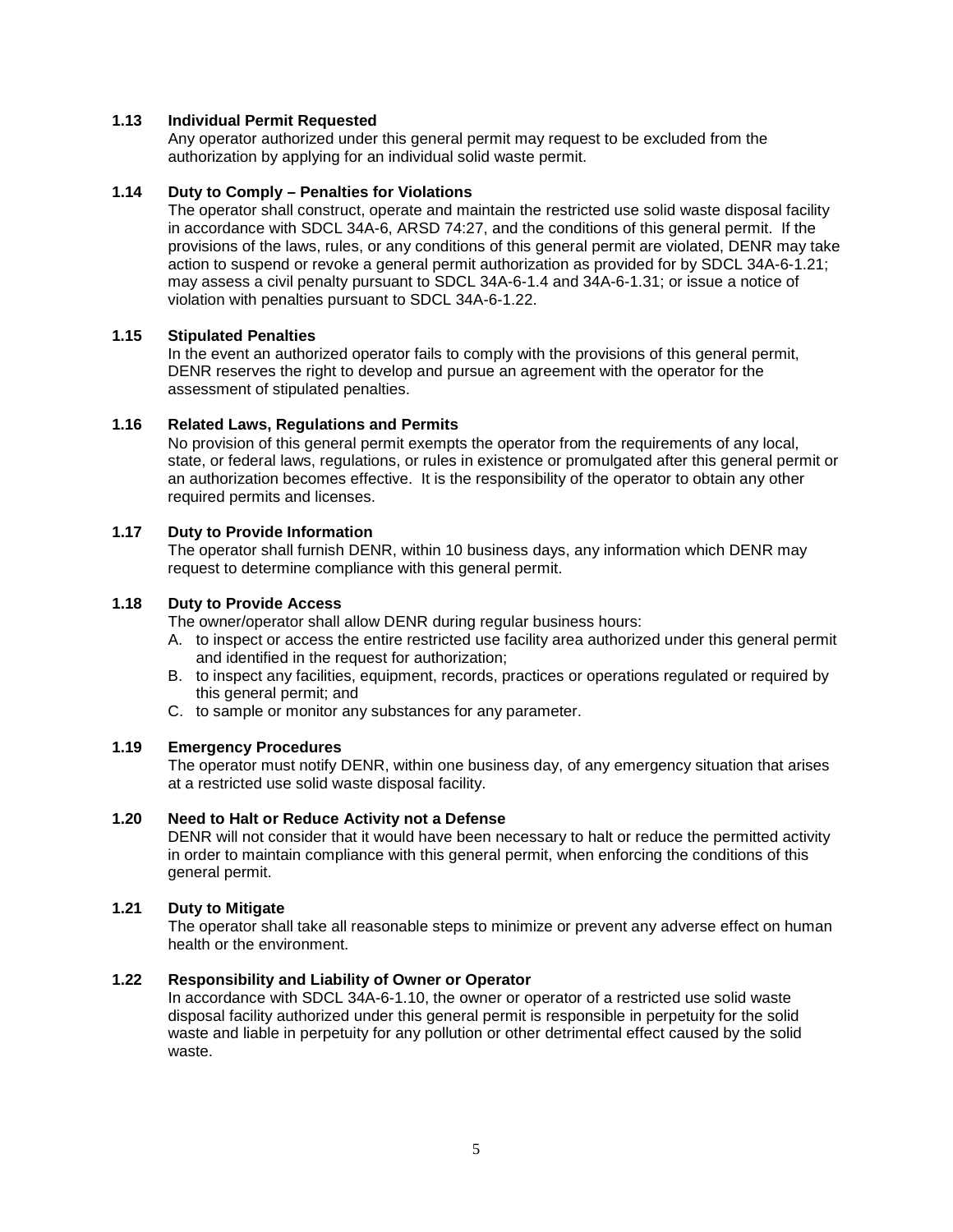## **1.23 Administrative Changes Authorized**

DENR reserves the right to incorporate administrative changes and/or modifications to this general permit. Administrative changes are authorized for the purposes of changing or correcting:

- A. typographical errors;
- B. regulatory references;
- C. titles of organizations or regulatory agencies; or
- D. similar items that do not substantially change the requirements of this general permit.

## **2.0 LOCATION AND DESIGN REQUIREMENTS**

## **2.01 Facility Siting**

The operator **shall not** locate the restricted use site:

- A. within a wetland as defined by ARSD 74:27:07:01;
- B. within 200 feet of surface water, excluding wetlands, as defined by ARSD 74:51:01:01;
- C. within 1,000 feet of an occupied dwelling, unless the owner(s) provides written permission;
- D. within 100 feet of a property boundary, unless the adjacent property owner(s) provides written permission;
- E. within 1,000 feet of any private or public well which supplies drinking water for human consumption;
- F. where the depth to an aquifer, as defined by ARSD 74:54:02:01, is less than 10 feet;
- G. within a 100-year floodplain;
- H. where the primary subsurface material is sand or gravel as determined by the Unified Soil Classification System; or
- I. in an area that adversely affects wildlife, recreation, aesthetic value of an area, or any threatened or endangered species.

Occupied dwelling exception: Any occupied dwelling constructed less than 1,000 feet from a restricted use site after an initial general permit authorization has been granted will not be grounds to prevent future authorization renewals under this general permit.

#### **2.02 Access Control**

The operator shall control access to the restricted use site through the use of fences and locked gates. In addition, the operator shall post a sign or signs at the site entrance stating the operator's name, phone number, type of facility, days/hours of operation, and acceptable waste materials. Directions for disposal should also be posted at the site entrance or within the facility boundaries.

#### **2.03 Surface Water Control**

The operator shall construct and maintain soil berms or containment structures around active disposal areas, composting areas, and open burning areas to divert run-on and contain runoff from a 25-year, 24-hour storm event. The berms or structures shall be adequately constructed to prevent leakage. Storm water shall be diverted away from salvageable material storage areas.

## **2.04 Fire Control**

The operator shall:

- A. maintain a minimum 25-foot fire lane around areas used for open burning; and
- B. maintain a minimum 50-foot fire lane around each waste tire pile.

#### **3.0 OPERATIONAL REQUIREMENTS**

#### **3.01 Authorized and Unauthorized Wastes**

The operator may accept for disposal, burning, temporary storage or composting the waste materials listed in Table 1, in accordance with the specified requirements. The operator shall not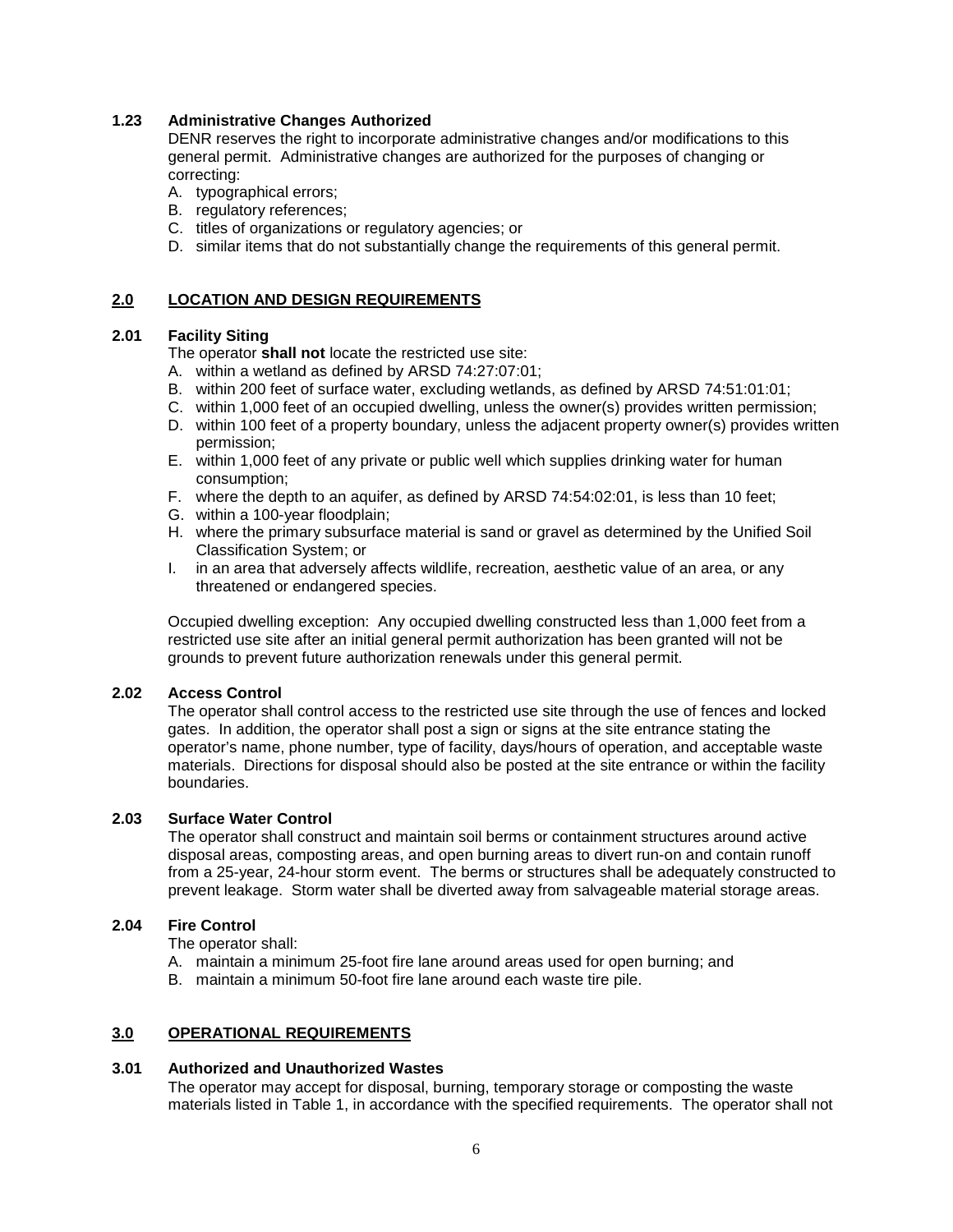accept for handling any of the unauthorized waste materials listed in Table 2. Any unauthorized waste found on-site must be removed from the facility and handled according to Table 2 procedures. The operator shall contact DENR to determine proper handling procedures for any waste material not clearly identified in Table 1 or 2.

### **3.02 Routine Inspections Required**

The operator shall inspect the facility at least weekly and on all days the facility is open to the public to evaluate permit compliance and to prevent and/or detect the disposal of unauthorized wastes. The site inspections shall be documented as required by Section 4.01(b) of this general permit.

## **3.03 Vector Control**

The operator shall prevent or control on-site populations of disease vectors (rats, rodents, mosquitoes, etc.) by using techniques appropriate for the protection of public health and for preventing degradation of the environment.

#### **3.04 Waste Separation Required**

The operator shall place materials that are to be buried in piles or trenches that are well separated from burn piles, recycling piles, and composting areas.

## **3.05 Soil Cover Required**

Construction and demolition debris, furniture, and other inert wastes intended for burial must be covered with six inches of soil cover at least monthly. Monthly placement of six inches of soil cover is necessary to prevent blowing debris and minimize fire potential.

#### **3.06 Open Burning Requirements**

The operator may periodically open burn trees, branches, brush, and untreated wood subject to existing state and local requirements. The operator is responsible for removing waste materials other than trees, branches, brush, and untreated wood from the burn pile prior to burning. The local fire department, local law enforcement, and DENR shall be notified prior to open burning.

Open burning shall occur only:

- A. when the prevailing winds are away from adjacent residences;
- B. when smoke will not obscure visibility or create a traffic hazard on any public road; and
- C. during daylight hours.

Open burning shall not be conducted within 300 feet of a waste tire pile.

#### **3.07 Waste Tire Storage**

The operator shall store waste tires as follows:

- A. Each tire pile shall be surrounded by a 50-foot fire lane.
- B. All tire piles shall be maintained free of mosquitoes and rodents.
- C. Tire piles shall not be located within 300 feet of a burn pile or an open flame.
- D. Tire piles may not cover an area greater than 5,000 square feet or have a vertical height greater than 10 feet.
- E. Waste tires may not be stored on-site for more than one year from the date of receipt.

#### **3.08 Refrigerant Removal**

The operator shall ensure that refrigerants (Freon) are properly removed from refrigerantcontaining appliances prior to recycling/crushing by a metals recycler. Refrigerant removal shall comply with Environmental Protection Agency (EPA) regulations (40 CFR Part 82, Subpart F).

#### **3.09 Yard Waste – Composting Required**

The operator shall place yard waste in piles or windrows to be composted. Yard waste may not be open burned or buried. The piles or windrows of yard waste shall be turned as needed to provide sufficient air to promote biological decomposition and to prevent odors. Moisture levels in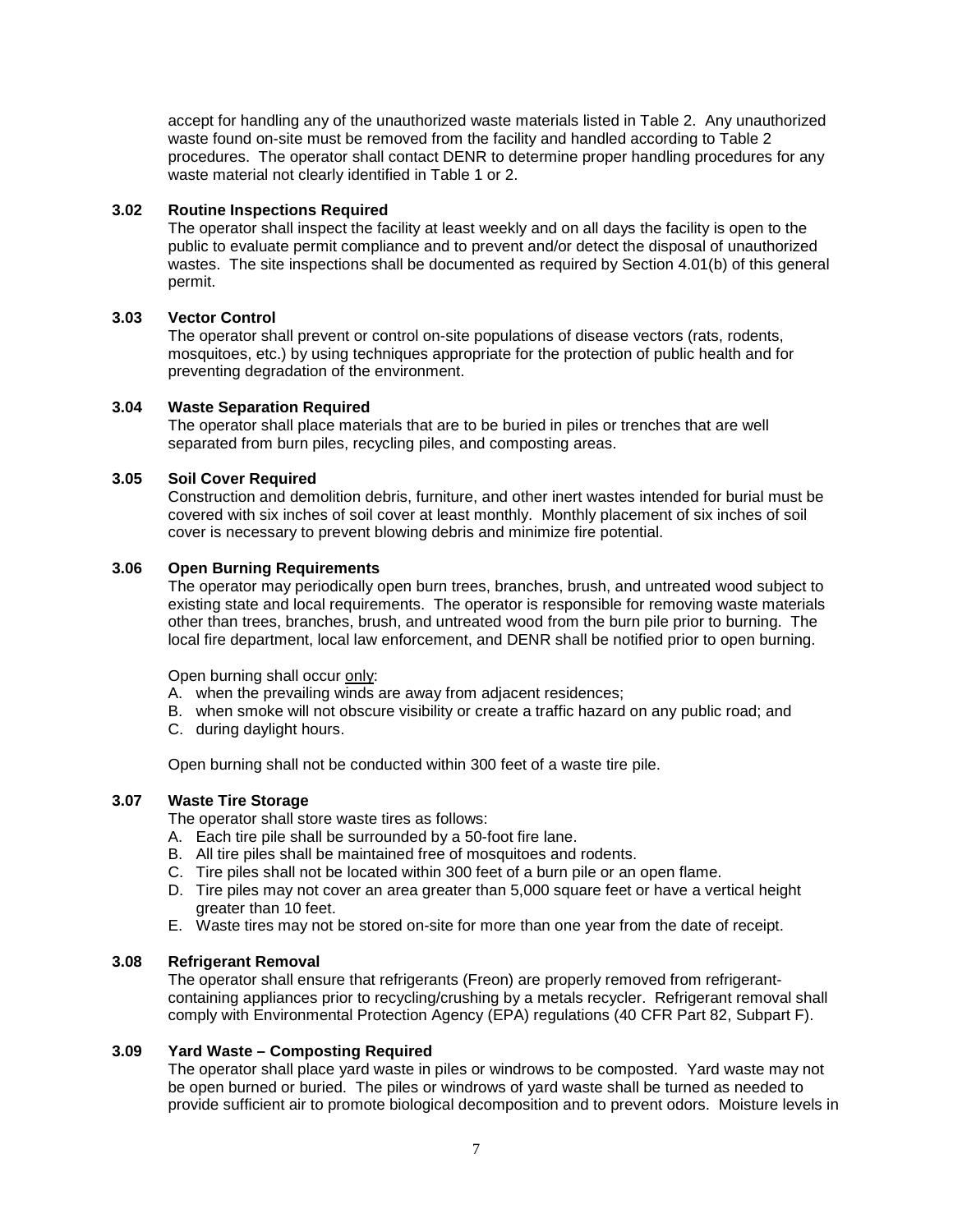yard waste piles or windrows should be maintained to also promote biological decomposition. Precipitation that collects within the runoff control area may be used to maintain moisture levels.

Reminder: Permit condition 2.03 requires the operator to divert storm water run-on around the composting area and contain runoff from the composting area.

### **3.10 Salvaging Allowed**

The operator may allow the salvaging of waste materials for reuse or recycling, provided:

- A. salvaging is conducted in a planned manner that does not interfere with normal operation of the restricted use site; and
- B. salvaging does not pose a direct or deleterious threat to public health or the quality of the environment.

## **4.0 RECORDKEEPING AND REPORTING REQUIREMENTS**

#### **4.01 Required Records**

The operator shall maintain all records required by this general permit and shall make records available to DENR as stated in ARSD 74:27:13:22. At a minimum, the records shall include:

- A. the amounts, sources, types, and dates for wastes received;
- B. documentation of the daily and/or weekly site inspections;
- C. documentation of unauthorized waste found on-site and the steps taken in response;
- D. records of any emergency conditions at the restricted use site;
- E. documentation of complaints received and responses to complaints;
- F. data on open burning activities at the site to include dates, weather conditions, and an estimate of the quantity of wood in the pile;
- G. documentation to verify that refrigerant (Freon) has been properly removed from all refrigerant-containing appliances;
- H. copies of the current general permit, request for authorization, authorization letter, certificate to operate, and any other permits or licenses required by state, local, or federal laws, rules, and regulations; and
- I. documentation identifying the quantity and destination of all material (waste tires, white goods/metal, compost, salvaged materials, etc.) removed from the site.

### **4.02 Maintenance of Records**

The operator shall maintain all required records for a period of three years from the date the records were generated.

#### **5.0 CLOSURE REQUIREMENTS**

#### **5.01 Closure Notification**

The operator shall notify DENR of the intent to close the restricted use site at least 90 days prior to closure.

#### **5.02 Startup of Closure Activities**

The operator shall begin closure activities for all waste disposal areas of the facility within 30 days of receipt of the last load of waste.

#### **5.03 Removal of Stored Wastes and Recyclables**

The operator shall remove all white goods, scrap metal, waste tires, and salvageable materials prior to closing the restricted use site. Removed materials shall be taken to a permitted solid waste disposal facility or recycler.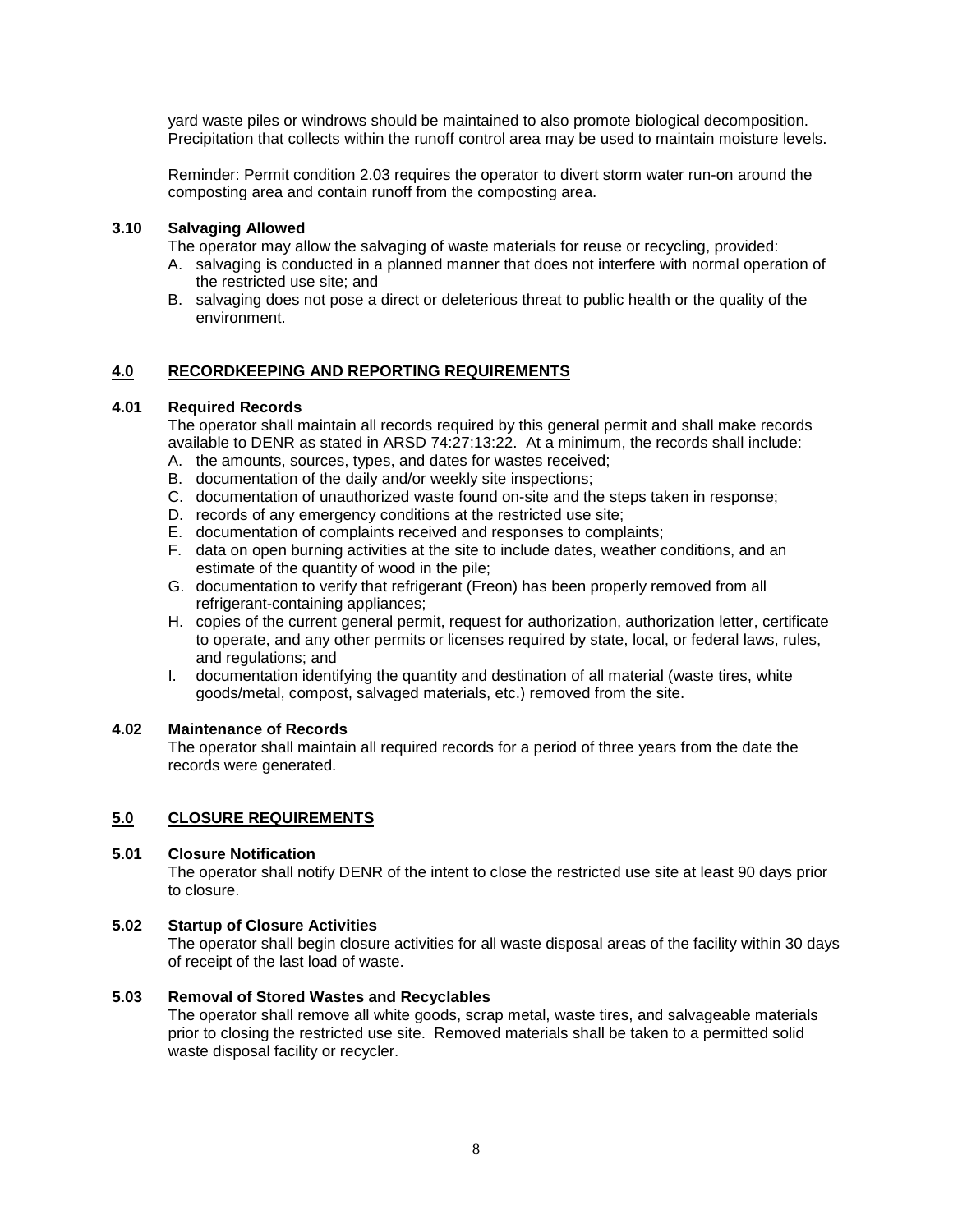## **5.04 Final Closure Requirements**

The final cover and closure activities for the restricted use site shall meet the requirements of ARSD 74:27:15:03 and include:

- A. covering waste disposal areas/trenches with a minimum of two feet of earthen material capable of sustaining perennial vegetation;
- B. incorporating contours of the covered waste disposal areas/trenches and other reclaimed areas into the contours of the surrounding area;
- C. grading to prevent ponding of water;
- D. seeding and revegetating the entire closed restricted use site in accordance with Natural Resources Conservation Service recommendations; and
- E. posting a sign stating that the site is closed.

#### **5.05 Completion of Final Closure**

The operator shall complete closure activities for the entire restricted use site within 180 days of receipt of the last load of waste.

#### **5.06 Notation on Deed Required**

The operator shall record a notation on the deed to the property or on some other instrument that is normally examined during a title search. The deed notation shall state that the land has been used as a solid waste disposal facility.

## **5.07 Certification of Closure**

Upon completion of closure of the restricted use site, the operator shall provide DENR with a certification confirming that the provisions of the closure plan (if applicable) have been carried out, and that the facility has been closed in accordance with Section 5.0 of this general permit and the applicable performance standards of ARSD 74:27:15.

#### **6.0 Financial Assurance**

DENR will not typically require financial assurance for a facility authorized under this general permit as long as the operator complies with the environmental laws and rules of the state and the conditions of this general permit. However, DENR reserves the right to require financial assurance if violations occur or if unique circumstances dictate the need for financial assurance. If required, financial assurance shall comply with SDCL 34A-6-1.11 and 34A-6-1.12, and ARSD 74:27:16.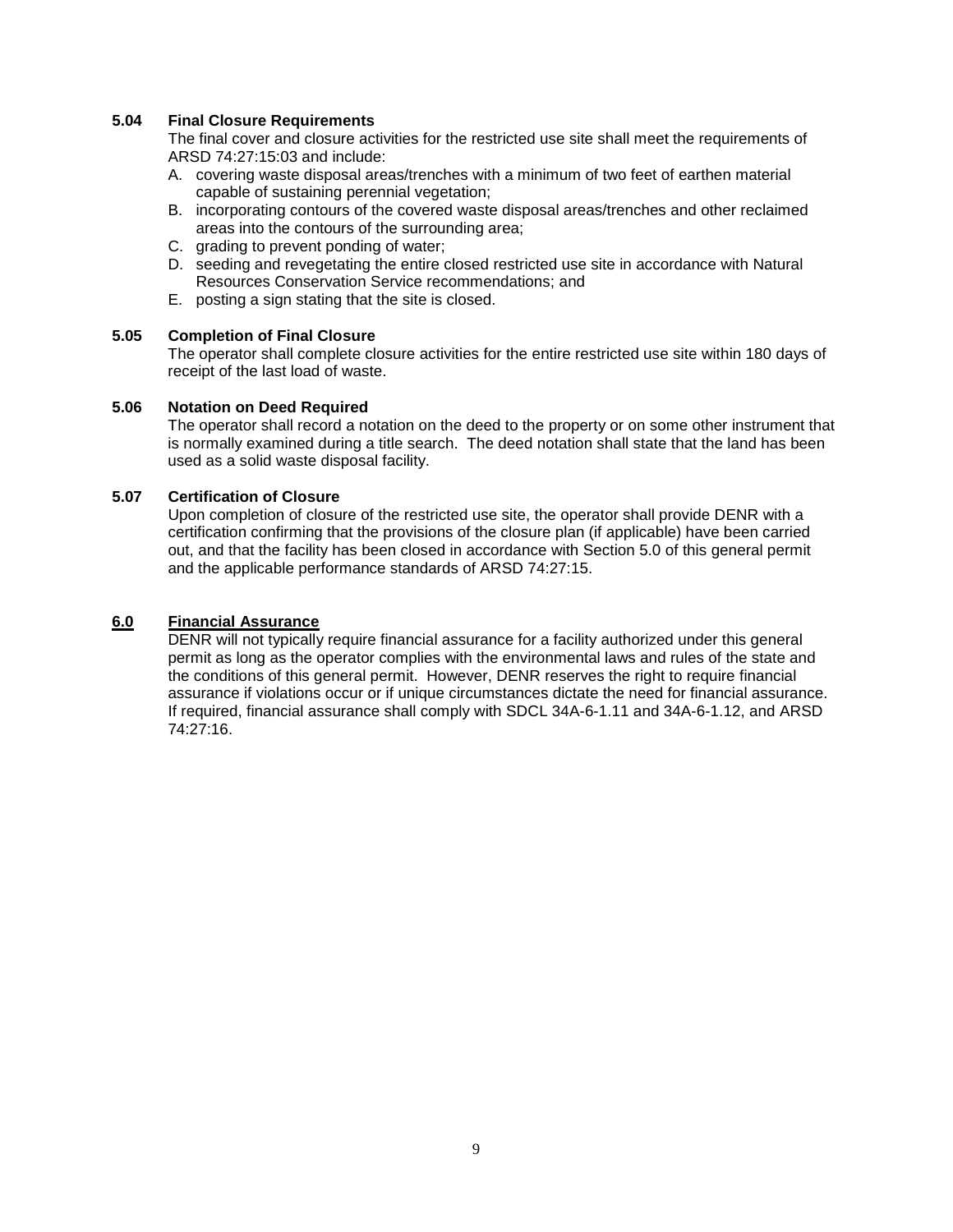# **Table 1 Authorized Wastes Restricted Use Solid Waste Disposal Facility**

Under South Dakota law, local ordinances may further restrict some of the items listed below. The operator may choose not to accept some of the waste materials listed below.

| <b>Type of Waste</b>                                                                                                                                                                                                      | <b>Handling Procedures / Requirements</b>                                                                                                                                                                                                       |
|---------------------------------------------------------------------------------------------------------------------------------------------------------------------------------------------------------------------------|-------------------------------------------------------------------------------------------------------------------------------------------------------------------------------------------------------------------------------------------------|
| Construction and demolition debris:<br>Concrete, brick, stonework, asphaltic concrete,<br>concrete block, asphaltic or fiberglass shingles,<br>painted or stained wood, attached insulation,<br>pipe, and similar wastes. | These wastes must be buried. These wastes may<br>not be burned. Concrete, brick, stonework, asphaltic<br>concrete, and concrete block may be buried or<br>temporarily stored for subsequent recycling and reuse.                                |
| Trees and untreated wood: Scrap lumber,<br>trees, tree branches, and brush. Painted,<br>stained, glued, or chemically treated wood is<br>considered treated and may not be open<br>burned.                                | These wastes may be burned or buried. Wastes to be<br>burned must be isolated in a separate area of the site.<br>Contact the local fire department, DENR, and local law<br>enforcement prior to open burning.                                   |
| White goods/metals: Refrigerators, washers,<br>dryers, freezers, stoves, water heaters and<br>other recyclable scrap metals, excluding fuel<br>tanks unless they have been cleaned and can<br>be recycled.                | These materials may be accepted for temporary<br>storage only. Refrigerant (Freon) removal from<br>refrigerant-containing appliances must comply with<br>EPA regulations prior to recycling.                                                    |
| Waste tires                                                                                                                                                                                                               | Waste tires may be accepted for temporary storage<br>only. Keep tires at least 300 feet away from any open<br>flame. Waste tires may not be burned or buried.<br>Storage is not to exceed one year.                                             |
| Miscellaneous wastes: Carpets, chairs,<br>couches, mattresses, linoleum, glass, and<br>similar materials.                                                                                                                 | These wastes may not be burned. These materials<br>must be buried.                                                                                                                                                                              |
| Ash                                                                                                                                                                                                                       | Only ash from wood burning stoves or other<br>household sources and authorized on-site open<br>burning may be accepted for burial.                                                                                                              |
| Yard waste: Leaves, grass clippings, garden<br>waste and similar vegetation.                                                                                                                                              | Yard waste may not be burned. Yard waste must be<br>composted. Reuse of compost shall be in compliance<br>with applicable federal, state and local laws. Mature<br>compost may be used on-site or given away to local<br>residents and farmers. |

*Other wastes not listed above may be approved by DENR on a case-by-case basis. Waste not specifically listed above or approved by DENR must be removed and properly disposed at a permitted municipal solid waste landfill. DENR can be contacted at (605) 773-3153.*